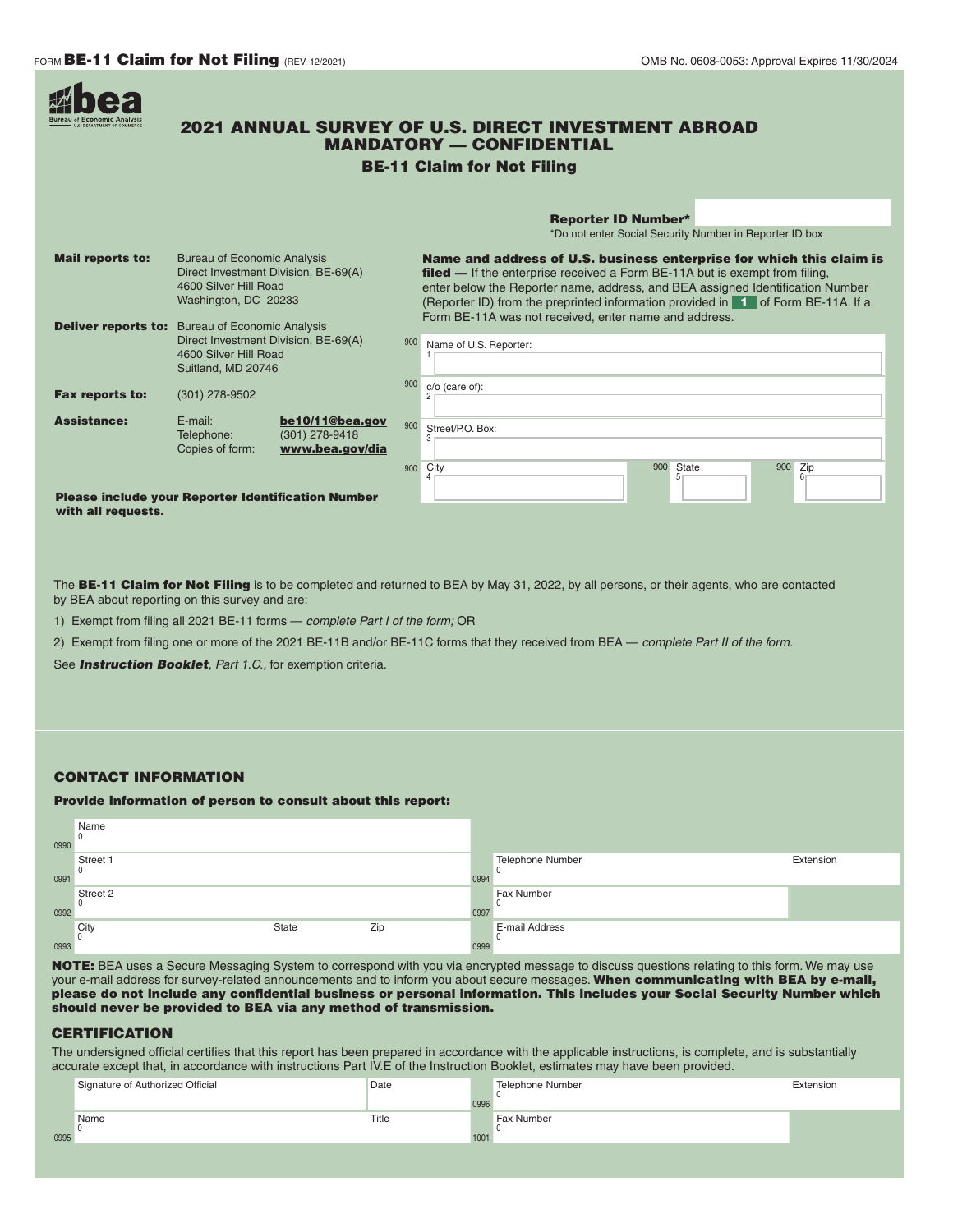|                                                                                                                                                                                                                                                                                                                                                                                                                                                                                                                                                                                                                                                                                                                                                                                                                                                                                                            | <b>BASIS OF CLAIM FOR NOT FILING</b><br>Mark (X) and complete either Part I or Part II                                                                                                                                           |              |                 |  |
|------------------------------------------------------------------------------------------------------------------------------------------------------------------------------------------------------------------------------------------------------------------------------------------------------------------------------------------------------------------------------------------------------------------------------------------------------------------------------------------------------------------------------------------------------------------------------------------------------------------------------------------------------------------------------------------------------------------------------------------------------------------------------------------------------------------------------------------------------------------------------------------------------------|----------------------------------------------------------------------------------------------------------------------------------------------------------------------------------------------------------------------------------|--------------|-----------------|--|
| Part I. Basis of Claim for Not Filing BE-11 Forms                                                                                                                                                                                                                                                                                                                                                                                                                                                                                                                                                                                                                                                                                                                                                                                                                                                          |                                                                                                                                                                                                                                  |              |                 |  |
| 1002                                                                                                                                                                                                                                                                                                                                                                                                                                                                                                                                                                                                                                                                                                                                                                                                                                                                                                       |                                                                                                                                                                                                                                  |              |                 |  |
| A. <sup>1</sup> 1 This U.S. person did not own or control, 10 percent or more of the voting securities of an incorporated foreign business enterprise, or an<br>equivalent interest in an unincorporated foreign business enterprise (including a branch or real estate held for other than personal use) at the<br>end of its 2021 fiscal year.                                                                                                                                                                                                                                                                                                                                                                                                                                                                                                                                                           |                                                                                                                                                                                                                                  |              |                 |  |
|                                                                                                                                                                                                                                                                                                                                                                                                                                                                                                                                                                                                                                                                                                                                                                                                                                                                                                            | <sup>2</sup> 1 But <i>did</i> file the 2020 BE-10, Benchmark Survey of U.S. Direct Investment Abroad, with this Bureau.                                                                                                          |              |                 |  |
| <b>B.</b> 2 This U.S. person <b>did</b> own or control, directly or indirectly, 10 percent or more of the voting securities of an incorporated<br>foreign business enterprise, or an equivalent interest in an unincorporated foreign business enterprise (including a branch<br>or real estate held for other than personal use) at the end of its 2021 fiscal year, but (Mark $(X)$ one) —                                                                                                                                                                                                                                                                                                                                                                                                                                                                                                               |                                                                                                                                                                                                                                  |              |                 |  |
|                                                                                                                                                                                                                                                                                                                                                                                                                                                                                                                                                                                                                                                                                                                                                                                                                                                                                                            | <sup>3</sup> 1 None of its foreign affiliates are required to be reported on Form BE-11B, BE-11C, or BE-11D because all affiliates are exempt.                                                                                   |              |                 |  |
|                                                                                                                                                                                                                                                                                                                                                                                                                                                                                                                                                                                                                                                                                                                                                                                                                                                                                                            | You must complete page 3 of this Claim for those affiliates for which you received a preprinted form or those<br>identified as required to file in the eFile system. See Instruction Booklet, Part I.C., for exemption criteria. |              |                 |  |
| <sup>3</sup> 2 Is fully consolidated in the BE-11 report for                                                                                                                                                                                                                                                                                                                                                                                                                                                                                                                                                                                                                                                                                                                                                                                                                                               | Name                                                                                                                                                                                                                             |              |                 |  |
| another U.S. person - Give name and                                                                                                                                                                                                                                                                                                                                                                                                                                                                                                                                                                                                                                                                                                                                                                                                                                                                        |                                                                                                                                                                                                                                  |              |                 |  |
| address of that person and their BEA<br>Identification Number, if known. -                                                                                                                                                                                                                                                                                                                                                                                                                                                                                                                                                                                                                                                                                                                                                                                                                                 | Address - Number and street or P.O. Box                                                                                                                                                                                          |              |                 |  |
|                                                                                                                                                                                                                                                                                                                                                                                                                                                                                                                                                                                                                                                                                                                                                                                                                                                                                                            |                                                                                                                                                                                                                                  |              |                 |  |
|                                                                                                                                                                                                                                                                                                                                                                                                                                                                                                                                                                                                                                                                                                                                                                                                                                                                                                            | City                                                                                                                                                                                                                             | <b>State</b> | <b>ZIP Code</b> |  |
|                                                                                                                                                                                                                                                                                                                                                                                                                                                                                                                                                                                                                                                                                                                                                                                                                                                                                                            | <b>BEA</b> Identification                                                                                                                                                                                                        |              |                 |  |
|                                                                                                                                                                                                                                                                                                                                                                                                                                                                                                                                                                                                                                                                                                                                                                                                                                                                                                            | Number ______                                                                                                                                                                                                                    |              |                 |  |
| Part II. Basis of Claim for Not Filing for Foreign Affiliate(s)<br>A. Did this U.S. reporter have one or more foreign affiliates identified by BEA as required to file a 2021 BE-11B or BE-11C form but no longer meet one<br>or both of the following two filing requirements at the end of its 2021 fiscal year: 1) the U.S. reporter no longer owns or controls (i.e., foreign affiliate was<br>liquidated or sold), directly or indirectly, 10 percent or more of the voting securities of the incorporated foreign business enterprise (or an equivalent<br>interest in an unincorporated foreign business enterprise), and/or 2) the sales, assets, and net income (loss) for this affiliate(s) are all \$60 million or less?<br>1003<br>$^1$ 1 $\Box$ $\, \lor$ es — Please complete page 3 of this Claim form for each of these foreign affiliates.                                                |                                                                                                                                                                                                                                  |              |                 |  |
| Do not list foreign affiliates that BEA did not identify to file.<br>$12$ No                                                                                                                                                                                                                                                                                                                                                                                                                                                                                                                                                                                                                                                                                                                                                                                                                               |                                                                                                                                                                                                                                  |              |                 |  |
| B. Did this U.S. reporter own one or more foreign affiliates identified by BEA as required to file a 2021 BE-11B, BE-11C or BE-11D form but for<br>which <b>ALL</b> of the following apply: 1) the foreign affiliate is a private fund, <b>AND</b> 2) the private fund foreign affiliate does not own, directly or indirectly<br>through another business enterprise, an "operating company" - i.e., a business enterprise that is not a private fund or a holding company- in which<br>the consolidated U.S. reporter owns at least 10 percent of the voting interest, AND 3) If the U.S. reporter owns the private fund indirectly (through<br>one or more other business enterprises), there are no "operating companies" between the consolidated U.S. reporter and the indirectly-owned foreign<br>private fund? For more information regarding private funds visit www.bea.gov/privatefunds.<br>1004 |                                                                                                                                                                                                                                  |              |                 |  |
| $^1$ 1 $\Box$ $\,$ Yes — Please complete page 3 of this Claim form for each of these foreign affiliates and check the corresponding box.<br>The U.S. reporter's investment in the foreign private fund may be required to be reported on Treasury International Capital (TIC) surveys,<br>review reporting requirements for TIC surveys at <b>www.treasury.gov/tic.</b> Do not list foreign affiliates that BEA did not identify to file.<br>$1$ 2 $\Box$ No                                                                                                                                                                                                                                                                                                                                                                                                                                               |                                                                                                                                                                                                                                  |              |                 |  |
| <b>MANDATORY</b> — This survey is being conducted under the International Investment and Trade in Services Survey Act (P.L. 94-472, 90 Stat. 2059, 22<br>U.S.C. 3101–3108, as amended – hereinafter "the Act"), and the filing of reports is mandatory under Section 5(b)(2) of the Act (22 U.S.C. 3104).                                                                                                                                                                                                                                                                                                                                                                                                                                                                                                                                                                                                  |                                                                                                                                                                                                                                  |              |                 |  |
| CONFIDENTIALITY The Act provided that your report to this Rureau is CONFIDENTIAL and may be used only for applying Lar statistical                                                                                                                                                                                                                                                                                                                                                                                                                                                                                                                                                                                                                                                                                                                                                                         |                                                                                                                                                                                                                                  |              |                 |  |

CONFIDENTIALITY — The Act provides that your report to this Bureau is CONFIDENTIAL and may be used only for analytical or statistical purposes. Without your prior written permission, the information filed in your report CANNOT be presented in a manner that allows it to be individually identified. Your report CANNOT be used for purposes of taxation, investigation, or regulation. Copies retained in your files are immune from legal process. Per the Cybersecurity Enhancement Act of 2015, your data are protected from cybersecurity risks through security monitoring of the BEA information systems.

PENALTIES — Whoever fails to report shall be subject to a civil penalty and to injunctive relief commanding such person to comply, or both. Whoever willfully fails to report shall be fined and, if an individual, may be imprisoned for not more than one year, or both. Any officer, director, employee, or agent of any corporation who knowingly participates in such violations, upon conviction, may be punished by a like fine, imprisonment, or both (22 U.S.C. 3105). These civil penalties are subject to inflationary adjustments. Those adjustments are found in 15 C.F.R. 6.3.

Notwithstanding any other provision of the law, no person is required to respond to, nor shall any person be subject to a penalty for failure to comply with, a collection of information subject to the requirements of the Paperwork Reduction Act, unless that collection of information displays a currently valid OMB Control Number.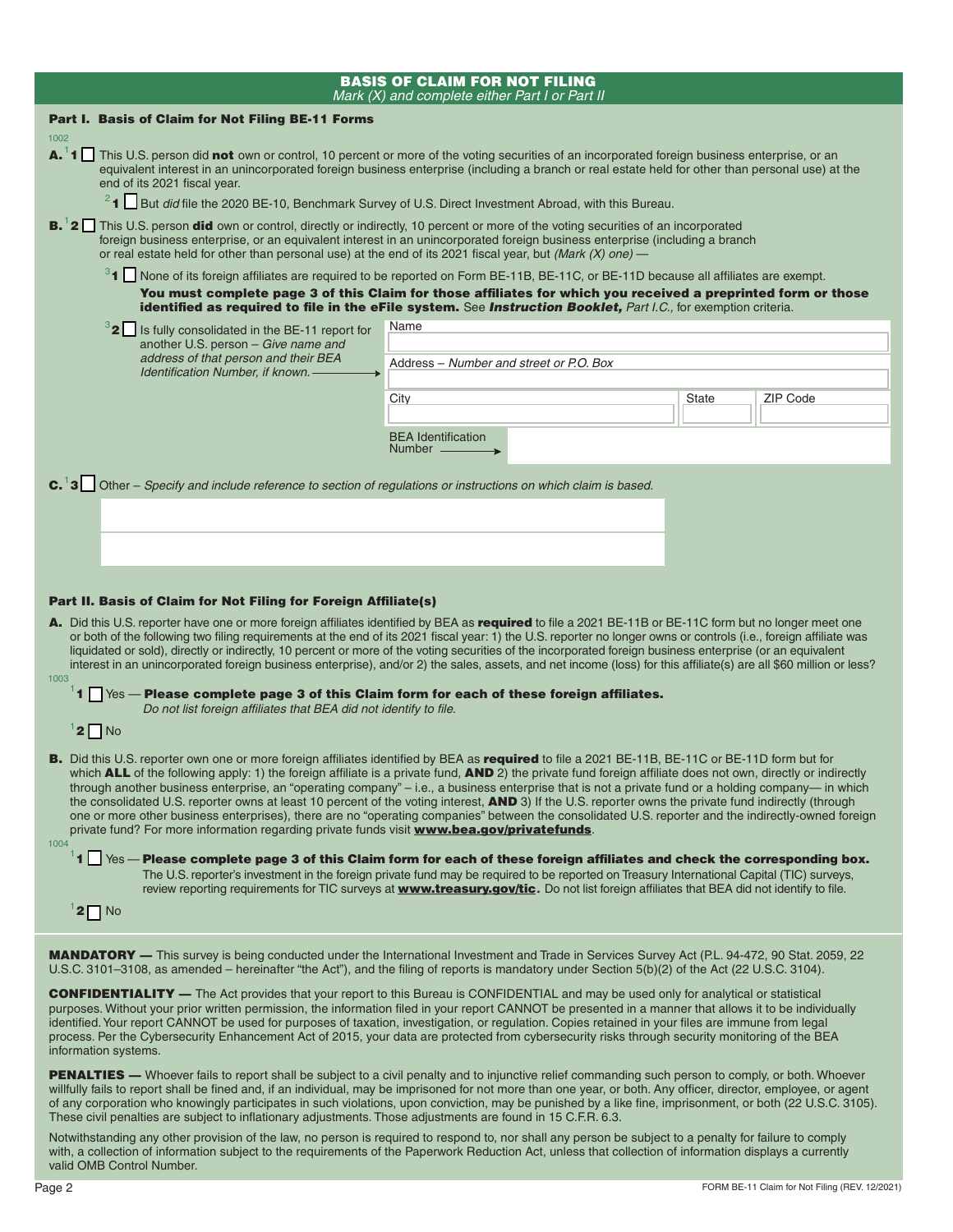| $\%$<br>nearest tenth of one percent<br>Bil. Mil. Thous.<br>Dols.<br>\$<br>5<br><b>b.</b> Total assets $-$ Balance at<br>$1$ Affiliate ID:<br>000<br>close of fiscal year $\ldots \ldots \ldots \ldots \ldots$<br>6<br>c. Annual sales or gross operating<br><sup>2</sup> 1 Sales, assets, and net income for this affiliate are all \$60 million<br>000<br>revenues, excluding sales taxes.<br>or less. As stated on page 2, Part II A. (Answer to Part II. A has<br>to be 'Yes'.) Complete a.-d.<br>000<br><b>d.</b> Net income $(\text{loss})$<br>This private fund affiliate meets the exemption criteria stated on page 2, Part II. B. (Answer to Part II. B has to be 'Yes'.) DO NOT complete a.-d.<br>$^{2}$ 3<br>This affiliate was liquidated, seized, or the U.S. reporter's direct and indirect ownership interest in the affiliate otherwise fell below 10 percent<br>as of $3$ / / $\prime$ . As stated on page 2, Part II A. (Answer to Part II. A has to be 'Yes'.) <b>DO NOT complete a.-d.</b> |
|-----------------------------------------------------------------------------------------------------------------------------------------------------------------------------------------------------------------------------------------------------------------------------------------------------------------------------------------------------------------------------------------------------------------------------------------------------------------------------------------------------------------------------------------------------------------------------------------------------------------------------------------------------------------------------------------------------------------------------------------------------------------------------------------------------------------------------------------------------------------------------------------------------------------------------------------------------------------------------------------------------------------|
|                                                                                                                                                                                                                                                                                                                                                                                                                                                                                                                                                                                                                                                                                                                                                                                                                                                                                                                                                                                                                 |
|                                                                                                                                                                                                                                                                                                                                                                                                                                                                                                                                                                                                                                                                                                                                                                                                                                                                                                                                                                                                                 |
|                                                                                                                                                                                                                                                                                                                                                                                                                                                                                                                                                                                                                                                                                                                                                                                                                                                                                                                                                                                                                 |
|                                                                                                                                                                                                                                                                                                                                                                                                                                                                                                                                                                                                                                                                                                                                                                                                                                                                                                                                                                                                                 |
|                                                                                                                                                                                                                                                                                                                                                                                                                                                                                                                                                                                                                                                                                                                                                                                                                                                                                                                                                                                                                 |
|                                                                                                                                                                                                                                                                                                                                                                                                                                                                                                                                                                                                                                                                                                                                                                                                                                                                                                                                                                                                                 |
|                                                                                                                                                                                                                                                                                                                                                                                                                                                                                                                                                                                                                                                                                                                                                                                                                                                                                                                                                                                                                 |
| This affiliate was sold on <sup>3</sup> // / As stated on page 2, Part II A. (Answer to Part II. A has to be 'Yes'.) <b>DO NOT complete a-d.</b><br>If it was sold to another U.S. entity, provide name and contact information for the new owner.                                                                                                                                                                                                                                                                                                                                                                                                                                                                                                                                                                                                                                                                                                                                                              |
| <sup>8</sup> Name:                                                                                                                                                                                                                                                                                                                                                                                                                                                                                                                                                                                                                                                                                                                                                                                                                                                                                                                                                                                              |
| <sup>9</sup> Address:                                                                                                                                                                                                                                                                                                                                                                                                                                                                                                                                                                                                                                                                                                                                                                                                                                                                                                                                                                                           |
|                                                                                                                                                                                                                                                                                                                                                                                                                                                                                                                                                                                                                                                                                                                                                                                                                                                                                                                                                                                                                 |
|                                                                                                                                                                                                                                                                                                                                                                                                                                                                                                                                                                                                                                                                                                                                                                                                                                                                                                                                                                                                                 |
|                                                                                                                                                                                                                                                                                                                                                                                                                                                                                                                                                                                                                                                                                                                                                                                                                                                                                                                                                                                                                 |
| 5002<br><b>a.</b> Percent ownership at close of<br>$\overline{4}$                                                                                                                                                                                                                                                                                                                                                                                                                                                                                                                                                                                                                                                                                                                                                                                                                                                                                                                                               |
| $0$ Name of foreign affiliate:<br>2 <sup>1</sup><br>fiscal year $2021$ - Enter to the<br>$\%$<br>nearest tenth of one percent                                                                                                                                                                                                                                                                                                                                                                                                                                                                                                                                                                                                                                                                                                                                                                                                                                                                                   |
| Bil. Mil. Thous.<br>Dols.<br>\$                                                                                                                                                                                                                                                                                                                                                                                                                                                                                                                                                                                                                                                                                                                                                                                                                                                                                                                                                                                 |
| 5<br><b>b.</b> Total assets $-$ Balance at<br>$1$ Affiliate ID:                                                                                                                                                                                                                                                                                                                                                                                                                                                                                                                                                                                                                                                                                                                                                                                                                                                                                                                                                 |
| 000<br>close of fiscal year<br>6<br>c. Annual sales or gross operating                                                                                                                                                                                                                                                                                                                                                                                                                                                                                                                                                                                                                                                                                                                                                                                                                                                                                                                                          |
| Sales, assets, and net income for this affiliate are all \$60 million<br>000<br>revenues, excluding sales taxes.<br>or less. As stated on page 2, Part II A. (Answer to Part II. A has                                                                                                                                                                                                                                                                                                                                                                                                                                                                                                                                                                                                                                                                                                                                                                                                                          |
| to be 'Yes'.) Complete a.-d.<br>000<br><b>d.</b> Net income (loss)                                                                                                                                                                                                                                                                                                                                                                                                                                                                                                                                                                                                                                                                                                                                                                                                                                                                                                                                              |
| $2^2$<br>This private fund affiliate meets the exemption criteria stated on page 2, Part II. B. (Answer to Part II. B has to be 'Yes'.) DO NOT complete a.-d.                                                                                                                                                                                                                                                                                                                                                                                                                                                                                                                                                                                                                                                                                                                                                                                                                                                   |
| $^{2}$ 3<br>This affiliate was liquidated, seized, or the U.S. reporter's direct and indirect ownership interest in the affiliate otherwise fell below 10 percent<br>as of $3$ /// $\blacksquare$ . As stated on page 2, Part II A. (Answer to Part II. A has to be 'Yes'.) <b>DO NOT complete a.-d.</b>                                                                                                                                                                                                                                                                                                                                                                                                                                                                                                                                                                                                                                                                                                        |
| $^{2}$ 4<br>This affiliate was sold on <sup>3</sup> / / . As stated on page 2, Part II A. (Answer to Part II. A has to be 'Yes'.) <b>DO NOT complete a-d.</b><br>If it was sold to another U.S. entity, provide name and contact information for the new owner.                                                                                                                                                                                                                                                                                                                                                                                                                                                                                                                                                                                                                                                                                                                                                 |
| $8$ Name:                                                                                                                                                                                                                                                                                                                                                                                                                                                                                                                                                                                                                                                                                                                                                                                                                                                                                                                                                                                                       |
| <sup>9</sup> Address:                                                                                                                                                                                                                                                                                                                                                                                                                                                                                                                                                                                                                                                                                                                                                                                                                                                                                                                                                                                           |
|                                                                                                                                                                                                                                                                                                                                                                                                                                                                                                                                                                                                                                                                                                                                                                                                                                                                                                                                                                                                                 |
|                                                                                                                                                                                                                                                                                                                                                                                                                                                                                                                                                                                                                                                                                                                                                                                                                                                                                                                                                                                                                 |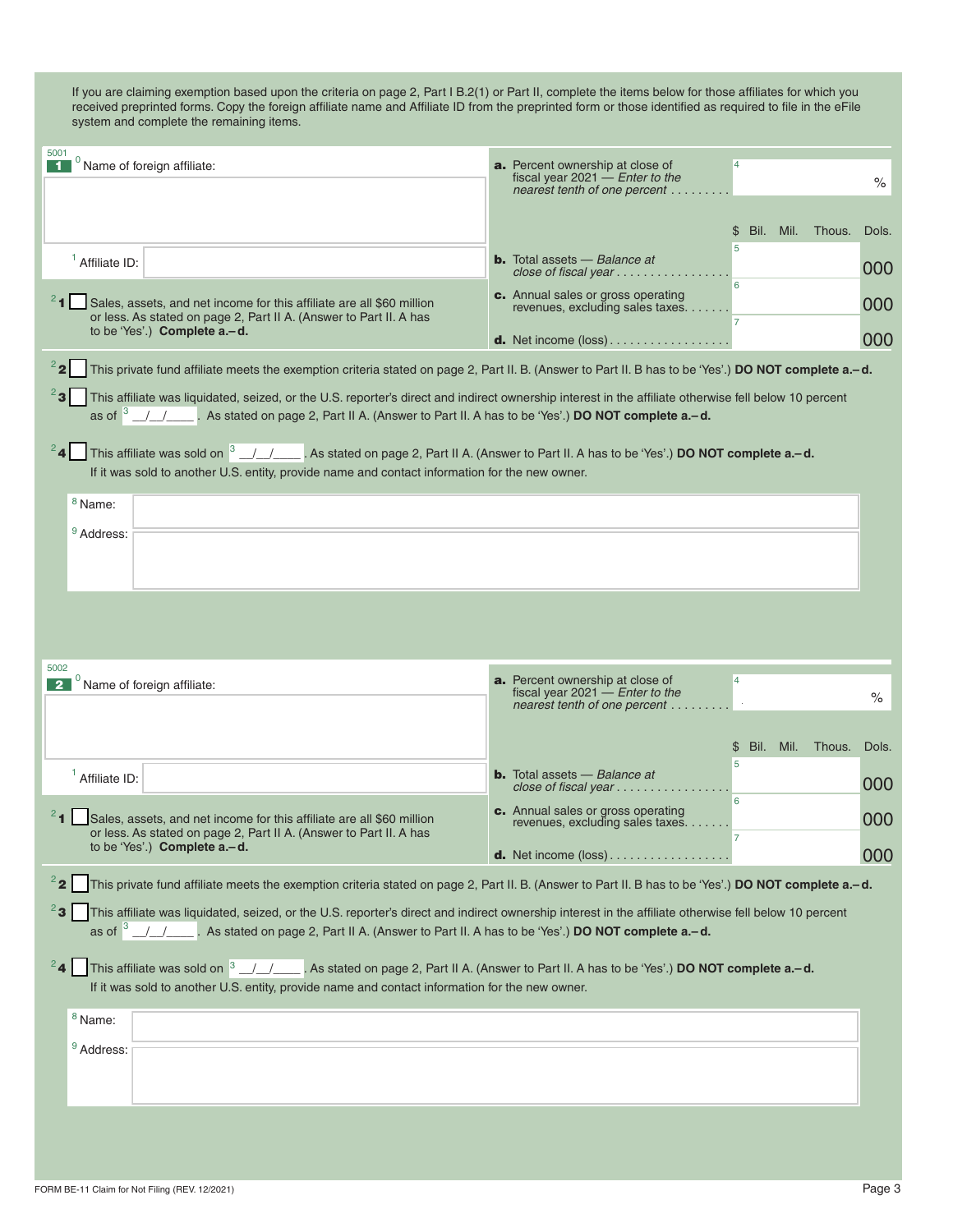| 5003<br>0<br>Name of foreign affiliate:                                                                                                                                                                                                        | a. Percent ownership at close of<br>$\overline{4}$                                               |       |
|------------------------------------------------------------------------------------------------------------------------------------------------------------------------------------------------------------------------------------------------|--------------------------------------------------------------------------------------------------|-------|
| з                                                                                                                                                                                                                                              | fiscal year $2021 -$ <i>Enter to the</i><br>nearest tenth of one percent                         | $\%$  |
|                                                                                                                                                                                                                                                |                                                                                                  |       |
|                                                                                                                                                                                                                                                | Bil. Mil. Thous.<br>\$.<br>5                                                                     | Dols. |
| $1$ Affiliate ID:                                                                                                                                                                                                                              | <b>b.</b> Total assets - Balance at<br>close of fiscal year $\ldots \ldots \ldots \ldots \ldots$ | 000   |
| Sales, assets, and net income for this affiliate are all \$60 million                                                                                                                                                                          | 6<br>c. Annual sales or gross operating<br>revenues, excluding sales taxes.                      | 000   |
| or less. As stated on page 2, Part II A. (Answer to Part II. A has<br>to be 'Yes'.) Complete a.-d.                                                                                                                                             | $\overline{7}$<br><b>d.</b> Net income $(\text{loss})$                                           | 000   |
| $2^2$<br>This private fund affiliate meets the exemption criteria stated on page 2, Part II. B. (Answer to Part II. B has to be 'Yes'.) DO NOT complete a.-d.                                                                                  |                                                                                                  |       |
| $^{2}$ 3<br>This affiliate was liquidated, seized, or the U.S. reporter's direct and indirect ownership interest in the affiliate otherwise fell below 10 percent                                                                              |                                                                                                  |       |
| This affiliate was sold on $3$ $/$ $/$ $\sim$ . As stated on page 2, Part II A. (Answer to Part II. A has to be 'Yes'.) DO NOT complete a-d.<br>If it was sold to another U.S. entity, provide name and contact information for the new owner. |                                                                                                  |       |
| <sup>8</sup> Name:                                                                                                                                                                                                                             |                                                                                                  |       |
| <sup>9</sup> Address:                                                                                                                                                                                                                          |                                                                                                  |       |
|                                                                                                                                                                                                                                                |                                                                                                  |       |
|                                                                                                                                                                                                                                                |                                                                                                  |       |
|                                                                                                                                                                                                                                                |                                                                                                  |       |
|                                                                                                                                                                                                                                                |                                                                                                  |       |
| 5004<br>$0$ Name of foreign affiliate:<br>$\overline{4}$                                                                                                                                                                                       | <b>a.</b> Percent ownership at close of<br>$\overline{4}$<br>fiscal year 2021 $-$ Enter to the   | $\%$  |
|                                                                                                                                                                                                                                                | nearest tenth of one percent                                                                     |       |
|                                                                                                                                                                                                                                                | Bil.<br>Mil.<br>Thous.<br>\$                                                                     | Dols. |
| $1$ Affiliate ID:                                                                                                                                                                                                                              | 5<br><b>b.</b> Total assets - Balance at<br>close of fiscal year $\ldots \ldots \ldots \ldots$   | 000   |
| $^{2}$ 1<br>Sales, assets, and net income for this affiliate are all \$60 million                                                                                                                                                              | 6<br>c. Annual sales or gross operating                                                          | 000   |
| or less. As stated on page 2, Part II A. (Answer to Part II. A has<br>to be 'Yes'.) Complete a .- d.                                                                                                                                           | revenues, excluding sales taxes.                                                                 |       |
|                                                                                                                                                                                                                                                | <b>d.</b> Net income $(\text{loss})$                                                             | 000   |
| $2$ 2<br>This private fund affiliate meets the exemption criteria stated on page 2, Part II. B. (Answer to Part II. B has to be 'Yes'.) DO NOT complete a.-d.                                                                                  |                                                                                                  |       |
| <sup>2</sup> 3 This affiliate was liquidated, seized, or the U.S. reporter's direct and indirect ownership interest in the affiliate otherwise fell below 10 percent                                                                           |                                                                                                  |       |
| <sup>2</sup> 4 This affiliate was sold on $3$ / / as stated on page 2, Part II A. (Answer to Part II. A has to be 'Yes'.) DO NOT complete a-d.                                                                                                 |                                                                                                  |       |
| If it was sold to another U.S. entity, provide name and contact information for the new owner.                                                                                                                                                 |                                                                                                  |       |
| $8$ Name:                                                                                                                                                                                                                                      |                                                                                                  |       |
| <sup>9</sup> Address:                                                                                                                                                                                                                          |                                                                                                  |       |
|                                                                                                                                                                                                                                                |                                                                                                  |       |
|                                                                                                                                                                                                                                                |                                                                                                  |       |
|                                                                                                                                                                                                                                                |                                                                                                  |       |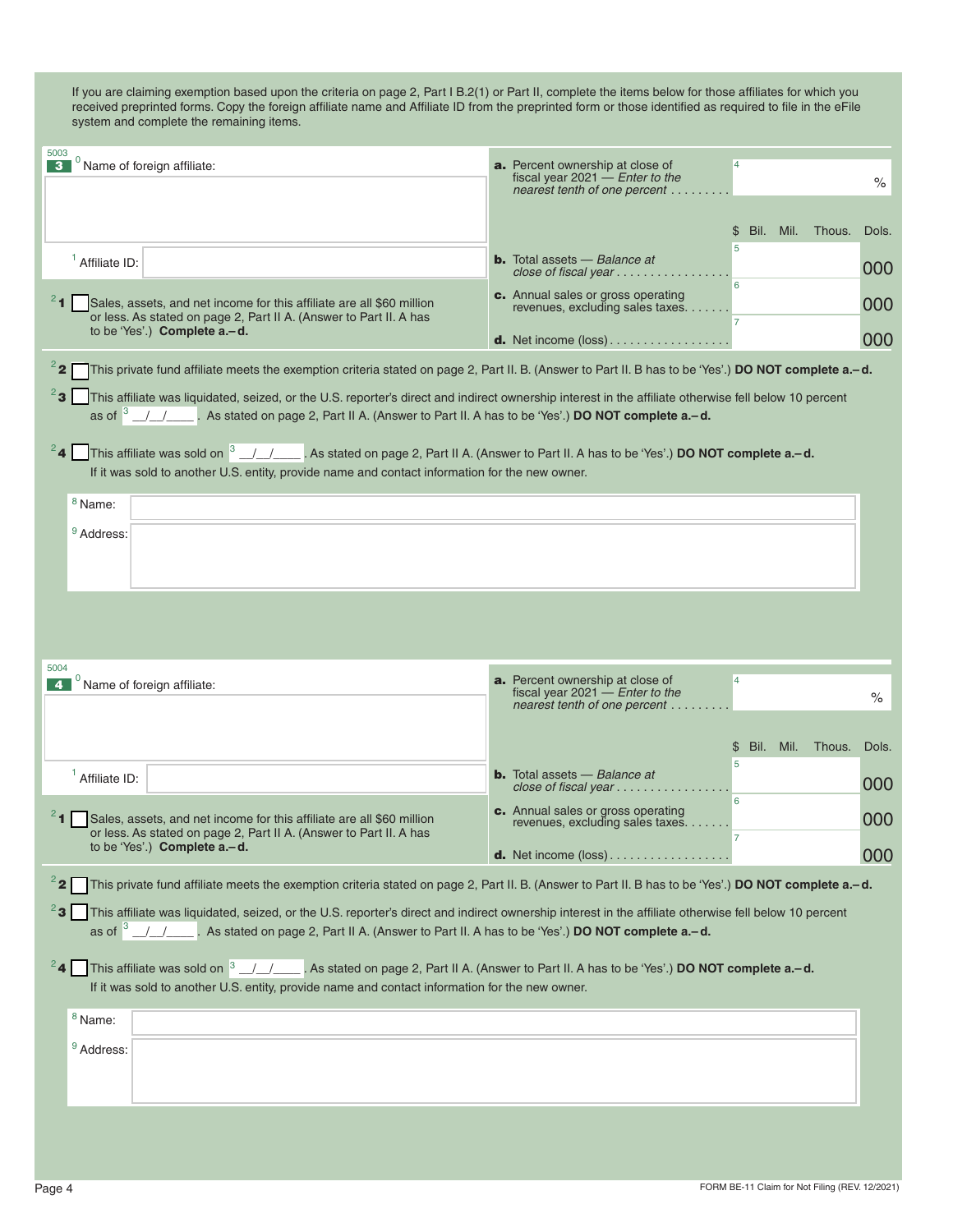| 5005<br>Name of foreign affiliate:                                                                                                                                                                                                                                                        | a. Percent ownership at close of<br>$\overline{4}$<br>fiscal year $2021$ – <i>Enter to the</i><br>nearest tenth of one percent | $\%$  |  |
|-------------------------------------------------------------------------------------------------------------------------------------------------------------------------------------------------------------------------------------------------------------------------------------------|--------------------------------------------------------------------------------------------------------------------------------|-------|--|
|                                                                                                                                                                                                                                                                                           | Bil. Mil. Thous.<br>\$                                                                                                         | Dols. |  |
| $1$ Affiliate ID:                                                                                                                                                                                                                                                                         | 5<br><b>b.</b> Total assets $-$ Balance at<br>close of fiscal year $\ldots \ldots \ldots \ldots$                               | 000   |  |
| Sales, assets, and net income for this affiliate are all \$60 million<br>or less. As stated on page 2, Part II A. (Answer to Part II. A has                                                                                                                                               | 6<br>c. Annual sales or gross operating<br>revenues, excluding sales taxes.                                                    | 000   |  |
| to be 'Yes'.) Complete a.-d.                                                                                                                                                                                                                                                              | <b>d.</b> Net income $(\text{loss})$                                                                                           | 000   |  |
| $2$ 2<br>This private fund affiliate meets the exemption criteria stated on page 2, Part II. B. (Answer to Part II. B has to be 'Yes'.) DO NOT complete a.-d.                                                                                                                             |                                                                                                                                |       |  |
| ∛3  <br>This affiliate was liquidated, seized, or the U.S. reporter's direct and indirect ownership interest in the affiliate otherwise fell below 10 percent                                                                                                                             |                                                                                                                                |       |  |
| This affiliate was sold on $3/1$ $\sim$ . As stated on page 2, Part II A. (Answer to Part II. A has to be 'Yes'.) DO NOT complete a.–d.                                                                                                                                                   |                                                                                                                                |       |  |
| If it was sold to another U.S. entity, provide name and contact information for the new owner.                                                                                                                                                                                            |                                                                                                                                |       |  |
| $8$ Name:<br><sup>9</sup> Address:                                                                                                                                                                                                                                                        |                                                                                                                                |       |  |
|                                                                                                                                                                                                                                                                                           |                                                                                                                                |       |  |
|                                                                                                                                                                                                                                                                                           |                                                                                                                                |       |  |
|                                                                                                                                                                                                                                                                                           |                                                                                                                                |       |  |
| 5006                                                                                                                                                                                                                                                                                      |                                                                                                                                |       |  |
| 6 Name of foreign affiliate:                                                                                                                                                                                                                                                              | <b>a.</b> Percent ownership at close of<br>$\overline{4}$<br>fiscal year $2021$ - Enter to the<br>nearest tenth of one percent | $\%$  |  |
|                                                                                                                                                                                                                                                                                           |                                                                                                                                |       |  |
|                                                                                                                                                                                                                                                                                           | Bil. Mil. Thous.<br>\$<br>5                                                                                                    | Dols. |  |
| $1$ Affiliate ID:                                                                                                                                                                                                                                                                         | <b>b.</b> Total assets $-$ Balance at<br>close of fiscal year<br>6                                                             | 000   |  |
| Sales, assets, and net income for this affiliate are all \$60 million<br>or less. As stated on page 2, Part II A. (Answer to Part II. A has                                                                                                                                               | c. Annual sales or gross operating<br>revenues, excluding sales taxes.                                                         | 000   |  |
| to be 'Yes'.) Complete a.-d.                                                                                                                                                                                                                                                              | <b>d.</b> Net income (loss)                                                                                                    | 000   |  |
| $^{2}$ 2<br>This private fund affiliate meets the exemption criteria stated on page 2, Part II. B. (Answer to Part II. B has to be 'Yes'.) DO NOT complete a.-d.                                                                                                                          |                                                                                                                                |       |  |
| $^{2}$ 3<br>This affiliate was liquidated, seized, or the U.S. reporter's direct and indirect ownership interest in the affiliate otherwise fell below 10 percent<br>as of $3 - 1$ , es stated on page 2, Part II A. (Answer to Part II. A has to be 'Yes'.) <b>DO NOT complete a.-d.</b> |                                                                                                                                |       |  |
| <sup>2</sup> 4 This affiliate was sold on $3$ / / $\blacksquare$ As stated on page 2, Part II A. (Answer to Part II. A has to be 'Yes'.) <b>DO NOT complete a-d.</b><br>If it was sold to another U.S. entity, provide name and contact information for the new owner.                    |                                                                                                                                |       |  |
| $8$ Name:                                                                                                                                                                                                                                                                                 |                                                                                                                                |       |  |
| <sup>9</sup> Address:                                                                                                                                                                                                                                                                     |                                                                                                                                |       |  |
|                                                                                                                                                                                                                                                                                           |                                                                                                                                |       |  |
|                                                                                                                                                                                                                                                                                           |                                                                                                                                |       |  |